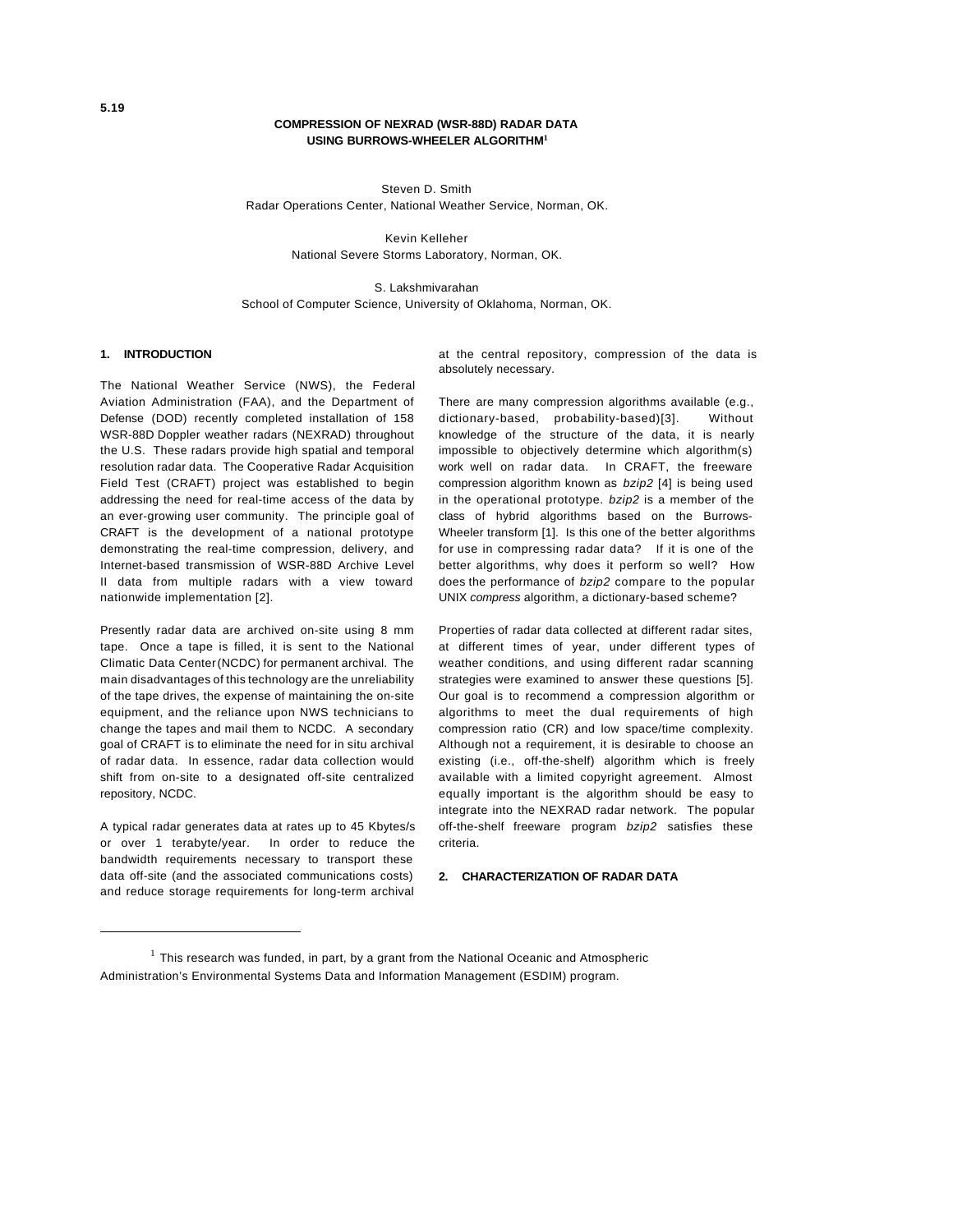Like the weather, weather radar data has spatial and temporal variation. To help assess the performance of compression algorithms applied to radar data, data from different radars, at different times of the year, for different types of weather, and collected using different scan strategies were examined. The following sections describe the various weather event examined.

# **2.1 Spring Low-Level Jet Event**

There are two data sets representing the nocturnal lowlevel jet event which occurred in central Oklahoma on 05/01/92. One set was collected at the NEXRAD Radar Operations Center (call letters KOUN), the other at the National Weather Service's radar located at Twin Lakes (call letters KTLX). The KOUN data set consists of 10 volume scans collected in VCP 31 starting at 04:34Z. The KTLX data set consists of 10 volume scans collected in VCP 32 starting at 02:30Z. Because of the close spatial and temporal proximity of the two data sets, this allowed us to compare the data characteristics of the same event using different scan strategies and radar operating characteristics.

### **2.2 Severe Storm Squall Line Event**

The data for this squall line event was collected at Melbourne, Florida (call letters KMLB) on 03/13/93. The data set consists of 10 volume scans of VCP 11 starting at 09:26Z. The squall line was large and intense producing much severe weather, including tornadoes, damaging winds, and flash flooding. Events of this intensity over such a large geographic area are rare and are believed to present challenges to compression algorithms owing to the presence of large horizontal gradients in the moment data.

## **2.3 Heavy Stratiform Precipitation Event**

The data for this precipitation event was collected at Houston/Galveston, Texas (call letters KHGX) on 10/18/94. The data set consists of 10 volume scans of VCP 21 starting at 20:04Z. Northwest of the Houston/Galveston area is a weak line of storms preceded by a large area of stratiform rain. Heavy rains were reported with these storms. This event was selected to represent the typical heavy stratiform precipitation event. Such events are common throughout the U.S. in all seasons of the year.

#### **2.4 Hurricane Event**

The data for this hurricane event was collected at Eglin Air Force Base, Florida (call letters KEVX) on 08/03/95. The data set consists of 10 volume scans in VCP 11 starting at 13:48Z. This is hurricane Erin that struck South Florida. At least 4 weak (F0) tornadoes were reported around the time of data collection along with strong winds and very heavy rain. This event was selected because of widespread radar return.

## **2.5 Light Stratiform Precipitation Event**

The data for this stratiform precipitation event was collected at Sacramento, California (call letters KDAX) on 02/19/96. The data set consists of 10 volume scans in VCP 21 starting at 08:24Z. There is nothing remarkable about this event and it is believed to be fairly representative of light stratiform precipitation events in general.

## **2.6 Winter Clear-Air Event**

The data for this wintertime clear air event was collected at Amarillo, Texas (call letters KAMA) between 01/27/99 and 01/28/99. The data set consists of 9 volume scans of VCP 31 staring at 23:53Z. This data set was chosen to represent the typical wintertime clear-air event. In the winter months with high atmospheric pressure the atmosphere is generally dry and quite stable. For such an event we do not expect significant radar return both in intensity and areal coverage.

### **2.7 Spring Clear-Air Event**

The final data set examined is a spring clear-air event that occurred at Aberdeen, South Dakota (call letters KABR) on 05/29/96. The data set consists of 9 volume scans of VCP 32 starting at 04:06Z. Clear-air returns were observed to several thousands to over 10K feet above ground level owing to vertical mixing.

## **3. IMPROVING RADAR DATA COMPRESSION**

Based on results the cases examined *bzip2* appears to be a good choice for compressing radar data [6]. It generally outperforms UNIX *compress* in terms of CR by nearly a 2:1 margin. The question remains: "Can we improve upon the *bzip2* compression?" We investigated the use of data transformations and logical compression techniques in a data preprocessor to *bzip2* as a means to improve the overall compression performance. The following data preprocessing schemes were found to improve overall data compression if applied in conjunction with *bzip2*.

## **3.1 CTM Header/Trailer**

The 16 bytes of Channel Terminal Manager (CTM) protocol header/trailer encapsulating the radial message is now obsolete yet the header/trailer continues to be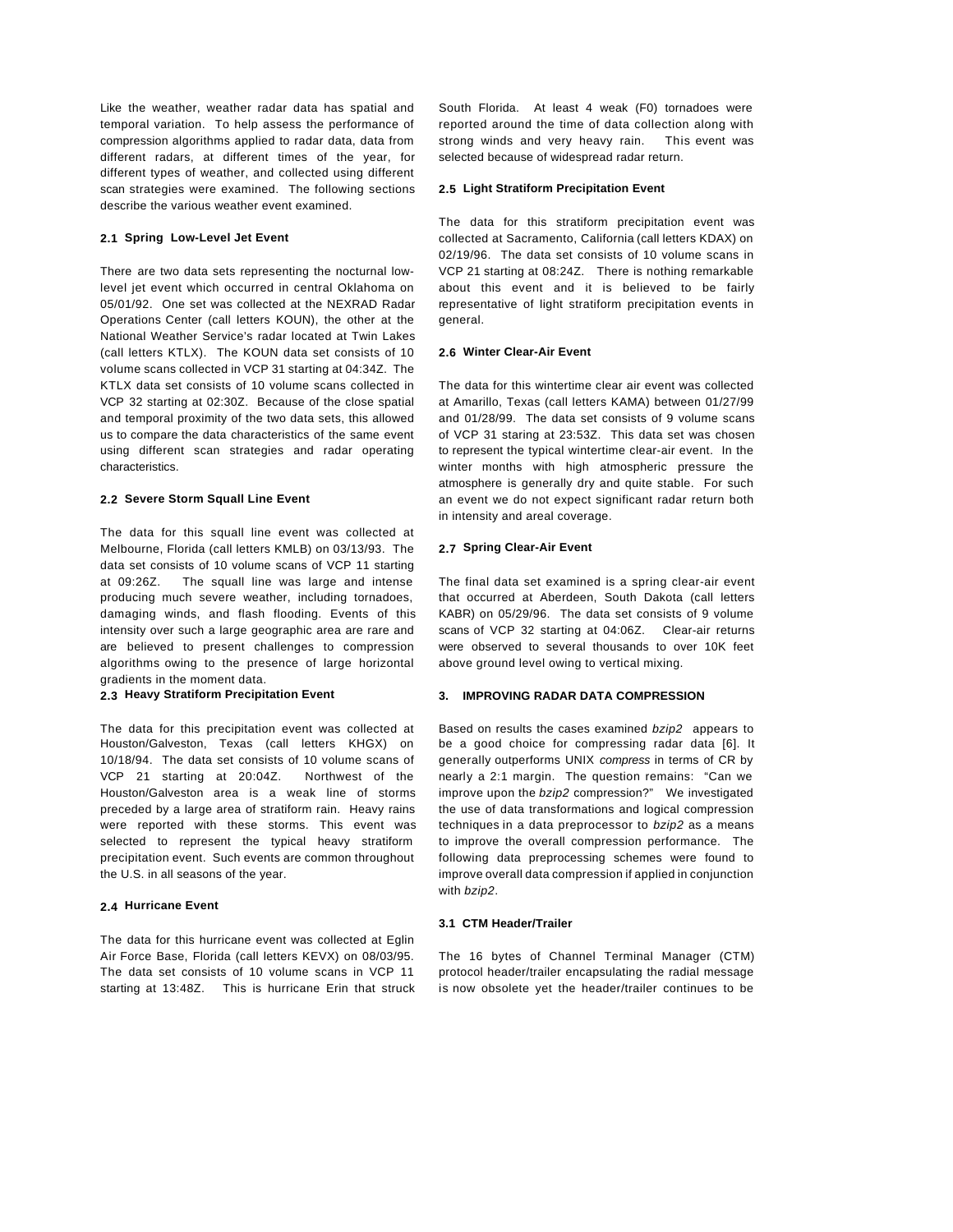carried with the radial message. Users of the data routinely discard this information prior to processing the radial message. We recommend this header/trailer be zeroed-out (vice discarding) prior to compression. Zeroing out the header/trailer avoids post-processing the data after decompression.

## **3.2 Padding Radial Message**

In a single radial message, there are a maximum of 460 measurements of reflectivity and 920 measurements of velocity and width. The actual number of measurements is determined by the range at which the radar beam intersects the 70 Kft height ceiling. At 19.5 degrees elevation, the height ceiling occurs at a range of 70 km (bin number 70 for reflectivity measurements, bin number 280 for velocity and width measurements).

Although the radial format supports variable length moment fields through the use of pointer assignments in the metadata (and consequently variable length radial message), the radial message is fixed in length at 2432 bytes. When the number of measurements for any moment is less than the maximum allowed, the radial message data occupies less than the allotted 2432 bytes. Moment data beyond the 70 Kft height ceiling represents unuseable data or "garbage". It has been observed that this "garbage" is often data from a prior radial message and this data adversely affects the performance of the compression algorithm.

We recommend zeroing-out the data i.e, set the data to the below SNR threshold indicator, vice supporting variable-length messages. The zeroed-out data compresses well owing to Run-Length Encoding embedded in *bzip2*, and no special post-processing is required after decompression.

We have found that application of the preprocessing techniques described above improves overall compression up to 19%, with average compression over all cases examined being 7%. Considering low overhead cost and the fact no special processing is required during data decompression, preprocessing of the data appears worthwhile. We also found compression time decreases when preprocessing is applied so the overhead cost associated with preprocessing the radar data is more than compensated for by the reduction in compression time.

# **3.3 Metadata Transformation and Compression**

Each metadata element can be assigned membership to one of the following 4 groups or categories: 1) data which does not vary during a volume scan, 2) data which does not vary within an elevation scan, 3) data which varies in a predefined manner from radial message to radial message, and 4) data which can and often does vary from radial message to radial message. To reduce the redundancy in the metadata, we have devised the following logical compression technique: The full radial header is carried with the radial message at beginning of volume, elevation, whenever a value considered a constant changes, or whenever a value changes other than in a predefined manner. Otherwise an abbreviated radial header is carried with the radial message.

The abbreviated radial header is approximately 1/3 the size of the full radial header and consists of message type, message time, radial generation time, radial azimuth and elevation angle. After decompression, the full radial header is easily reconstructed from the abbreviated header as long as the data from the most recent full radial header are available to the postprocessor. Unlike the first two methods discussed, implementation of this method requires state information be carried with the radial message.

The following table presents the percent gain in CR using *bzip2* in conjunction with zeroing out the CTM header/trailer, padding the radial message, and transforming/compressing the radial message metadata. In all cases there is an improvement in CR.

### **4. Summary and Recommendations**

In this paper, compression of WSR-88D radar data in CRAFT was discussed. At the present time, the freeware compression program *bzip2* is being used in the operational prototype to provide data compression. Although BZIP2 offers very good performance, ways to improve the overall performance were examined in this paper. Preprocessing radial messages by zeroing out the CTM header and trailer, padding the messages with 0's, and transforming/compressing the message metadata offered incremental improvement in overall compression using *bzip2.* For the 8 data sets examined, improvement ranged from as little as 5% to nearly 30%.

| Case        | bzip2 | bzip2/PP | % Gain |
|-------------|-------|----------|--------|
| <b>KAMA</b> | 25.4  | 32.6     | 29     |
| <b>KDAX</b> | 11.0  | 12.7     | 15     |
| <b>KABR</b> | 8.8   | 9.2      | 5      |
| <b>KTLX</b> | 8.0   | 8.4      | 5      |